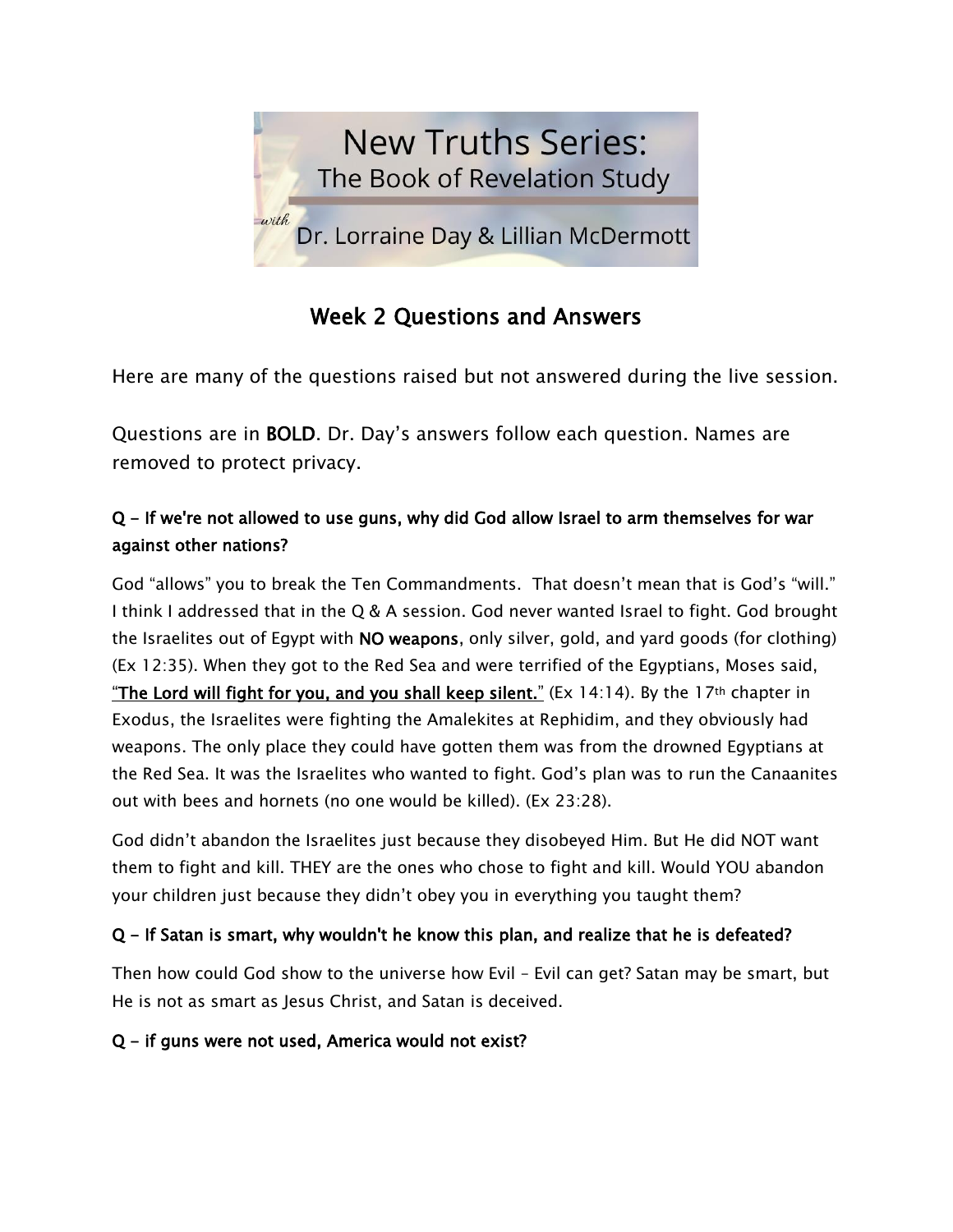Can you prove that? Please give me the reference documents that prove that. My question to you is: If we are Christians, that means we are "followers of Christ." How did Christ respond when HE was threatened with death – and actually killed?"

What is the Guide for your life? The U.S. Government? – or Jesus Christ?

### Q - 1. Will there be animals in Heaven?

The Bible tells us there WILL be.

"The wolf and the lamb shall feed together, and the lion shall eat straw like the ox." Isa 65:24

## Q - I think that it will be like the Garden of Eden, with animals, fruit bearing trees and... bugs. (hopefully the good ones) 2. In Genesis, Moshe talks about a firmament, in other words giant snow globe around the earth.

A "firmament is not a "giant snow globe" around the earth. There was a water canopy around the earth before the flood.

#### Q - Most people say the front of it disappeared after Noah.

The water canopy surrounding the earth was destroyed in the flood.

### Q - but in psalm 19 David says "The heavens the declare the glory of God in the firmaments declares his handiwork." Is the firmament still there? any comments?

The water canopy and the firmaments are not the same.

### Q - 3. Well we still have to reap what we sow in the end, even if we repented with all our heart?

You mean that if you murder someone, and then you say, "Oh, I'm sorry" then you should not have to have any consequences of your acts? The Bible says, "God will not be mocked. Whatsoever a man sows, that shall he also reap." Paul reaped everything he had sown, even though he repented.

 $Q - 4$ . I was listening to a teaching, and the pastor said there was no Giants except for the guy with the giant bed and Goliath. He said that the reason it says Giants is because they had influence on the people but they weren't Giants. But I was wondering, do you know anything about the skeletons on Malta?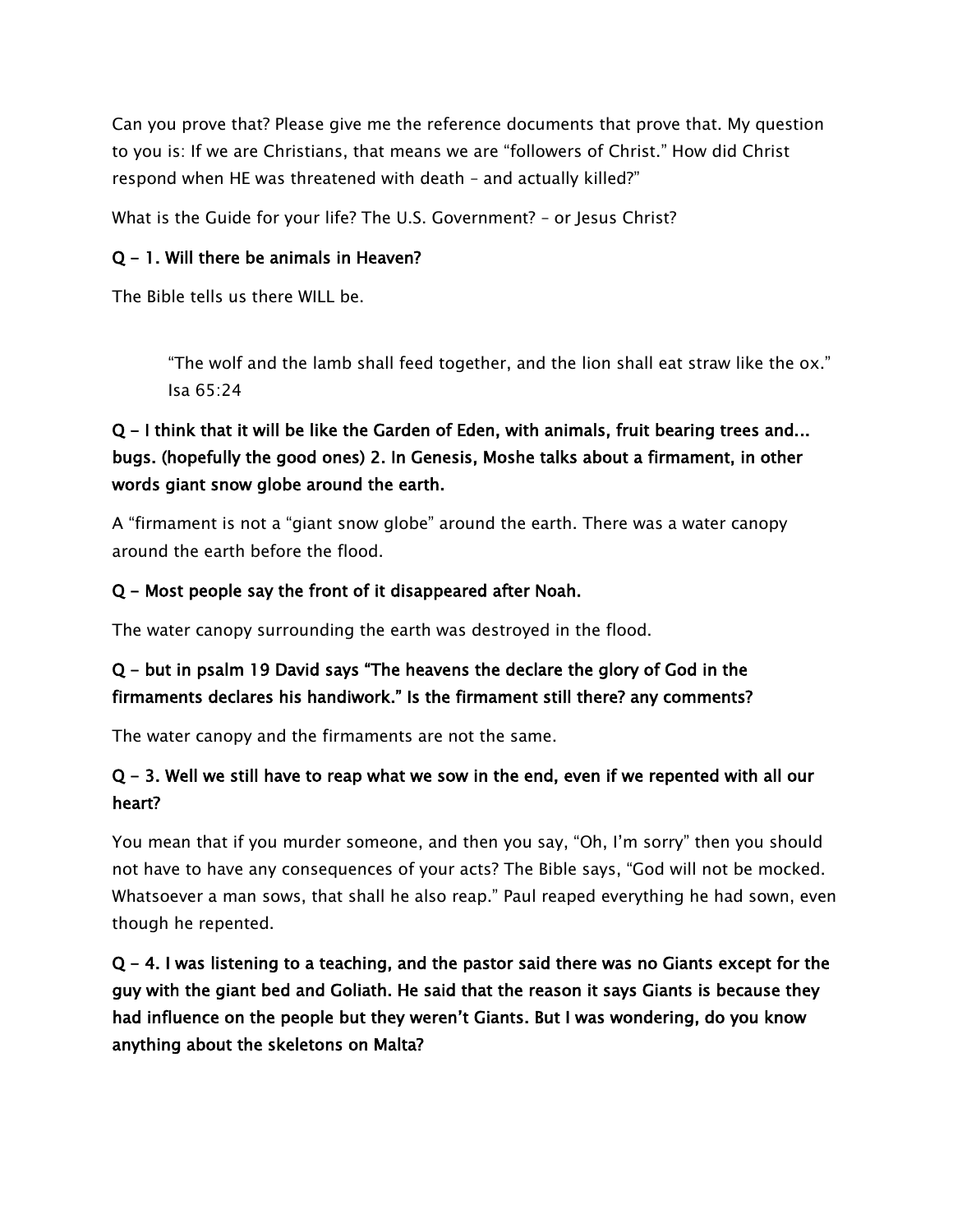There were many other Giants in the Bible, but this is very far from what we have been discussing in the Revelation seminar.

## Q - 5. Will Satan and his angels remain burning on earth forever or will he and his angels join us in the New heaven and Earth?

If you will watch again the seminar from last Monday evening (August 17) you will find that Satan and his angels will NOT be burning at all. They will "REAP what they have sown" but that will NOT be through "burning."

### Q - I think she's saying if we didn't have guns the Lord would protect us

No, that's not exactly what I said. Everyone seems to want an easy way to have nothing bad happen to them. I said that we must trust God NO MATTER what may happen to us. Please watch the video from August 17 again.

## Q - If covid-19 is a hoax what about the hundreds of doctors we see on TV speaking from emergency rooms?

Please scroll down past the pictures to the articles I have written, at this link, and you will see immense evidence of what I am saying: [https://www.goodnewsaboutgod.com/dr-day](https://www.goodnewsaboutgod.com/dr-day-updates.htm)[updates.htm](https://www.goodnewsaboutgod.com/dr-day-updates.htm)

The Coronavirus causes nothing more than the Common Cold.

## Q - Does anyone know the biblical reference for the earth burning up during the whole time of the millennium?

I never said that the earth would be burning up during the whole time of the millennium. I don't know where you got that. Please watch the video when it is available. I didn't say that. I said the earth would burn up at the time of Jesus' Second coming. I never said it would be burning during the millennium.

"But the day of the Lord (2nd Coming of Christ) will come as a thief in the night; in the which the heavens shall pass away with a great noise, and the elements shall melt with fervent heat, the earth also and the works that are therein shall be burned up." 2 Peter 3:10

Q - Viruses are not contagious. They are produced by the body as a cleansing agent. Only way to get a "virus" is by vaccination or the body produces it internally. At least that is my understanding of the concept.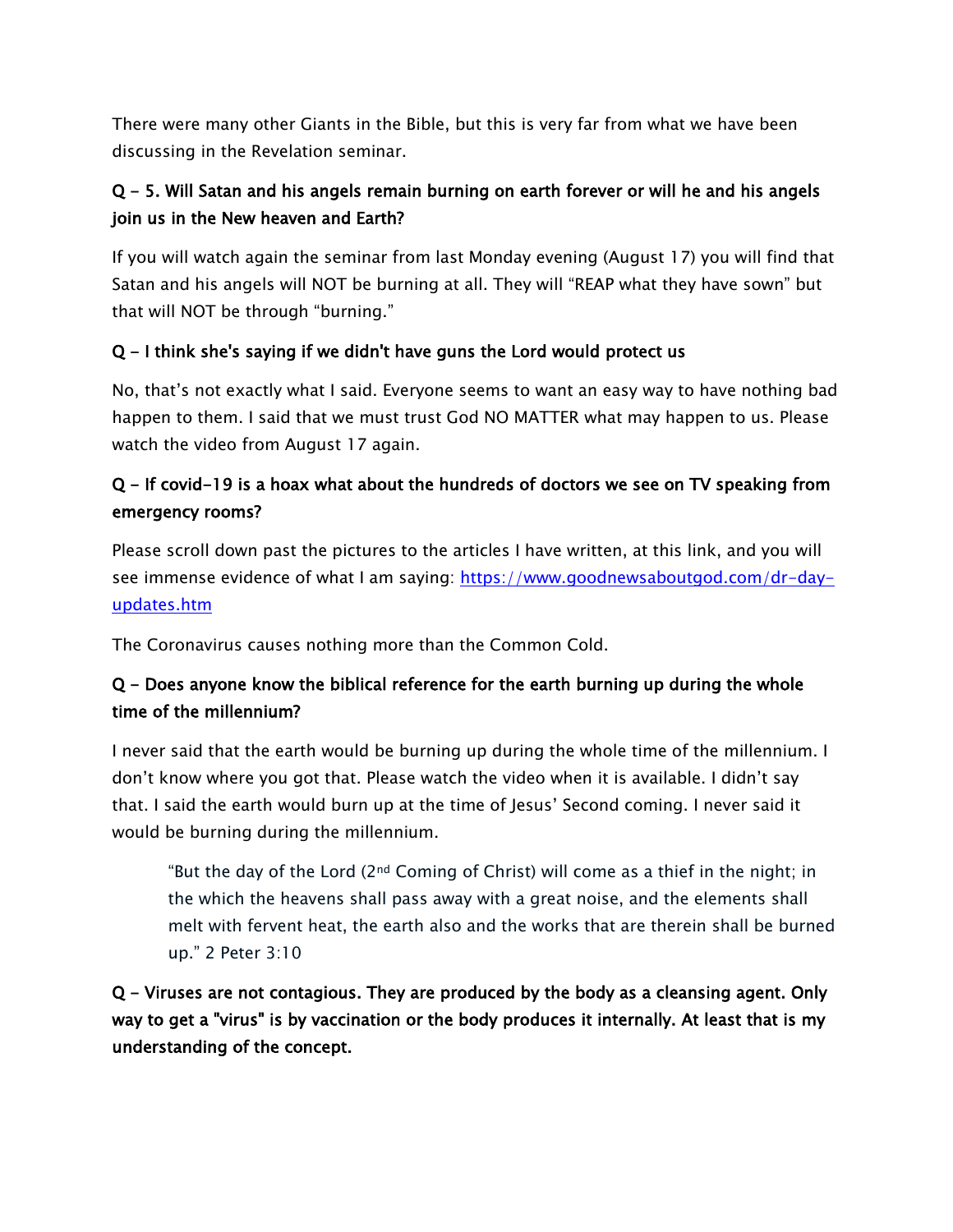You are correct, and I discuss that in detail on my DVD "Sorting Through the Maze of Alternative Medicine: What Works, What Doesn't and Why." See this link: <https://www.drday.com/maze.htm>

### Q - How do you reconcile the fossils and evidence that are millions of years old?

That is all done by "carbon-dating" which is completely fraudulent. See the DVD: The Young age of the earth, at this link: <https://www.youtube.com/watch?v=cJ00BC2iCTc>

### Q - What is the significance of using Jesus name?

It's not to be used as a "mantra" or some kind of magic word. "Using the name of Jesus" means exhibiting the CHARACTER of Jesus. In Bible times one's name reflected one's character. That's why Jacob (which means supplanter – because he STOLE his brother's birthright) had his "name" changed to "Israel" which means "upright with God" AFTER he stopped lying, and went back to Palestine to make amends with his brother.

### Q - I want to understand why some biblical verses use Jesus name alone, and some use Christ name. Can we use Jesus Christ?

Technically He was called Jesus before he was crucified and resurrected. Then He was the messiah Jesus Christ. But it really does not matter. He answers to whatever you call Him, respectfully.

## Q - or Christ name of when verses show Jesus Christ? use Jesus name alone, and some use Jesus Christ together, and some verses use just the name of Christ. I want to understand why some biblical verses

Answer: I still don't understand the question.

### Q - 2Pe 3:7 But the heavens and the earth, which are now, by the same word are kept in store, reserved unto fire against the day of judgment and perdition of ungodly men.

Are you suggesting that that one text proves there will be a hell where people will be burning forever? You have to read the whole Bible and not make a doctrine out of ONE text. Again, remember the Bible says, in Psalms 18:25, that we worship a god/God that has the same character as we do.

### Q - Since it says in the Bible it says there will be a new Heaven and earth will God create another world?

God will re-create the present heaven and earth.

#### Q - Is Covid 19 one of the plagues?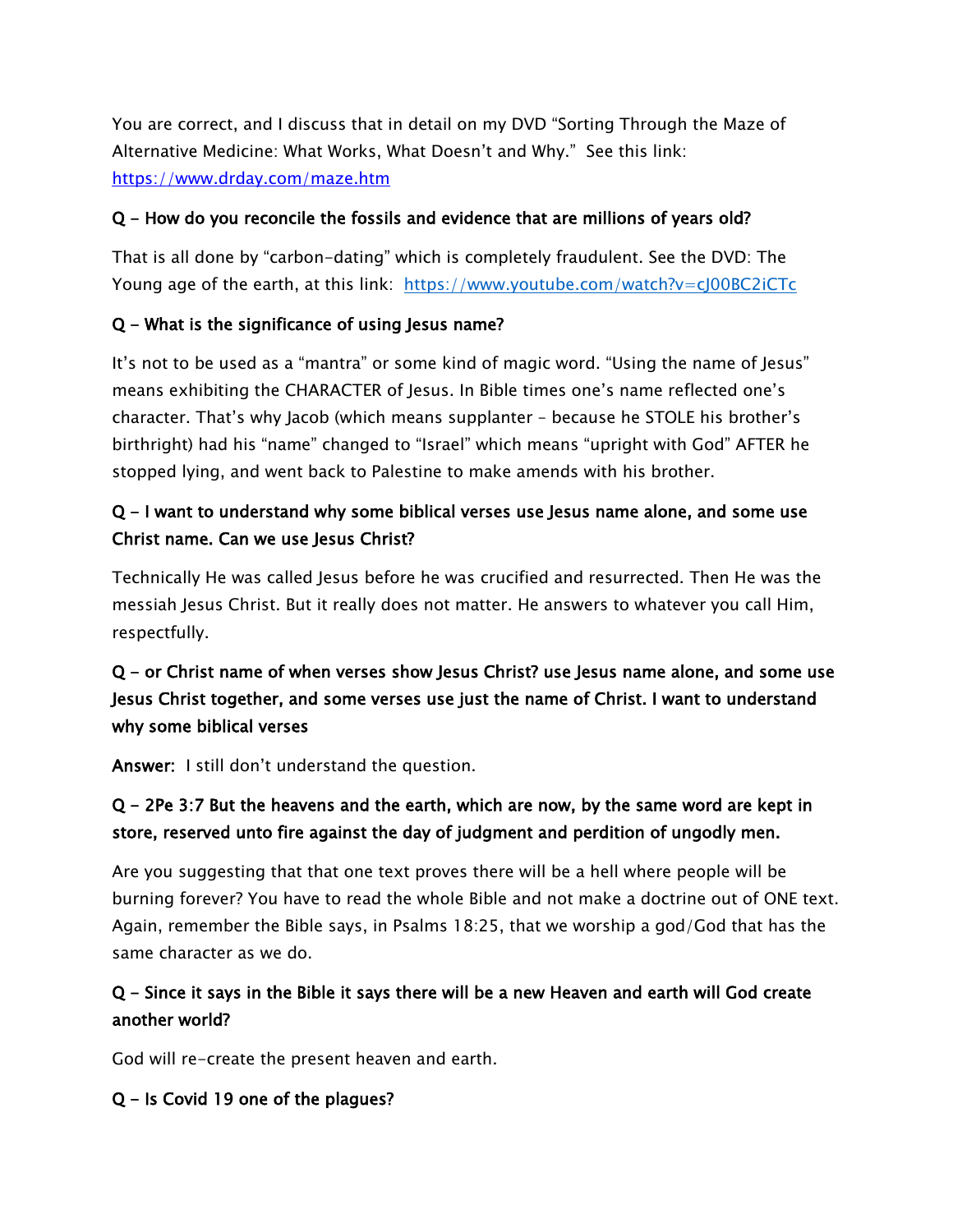No.

#### Q - Is there any preparation we can do?

Yes, get to know Jesus Christ better than you know anyone on earth, and learn to trust Him with your life.

### Q - regarding the grid going down?

Answer: What is the question?

### Q- No one will be here to watch those people be unmasked

The righteous will be here. And those who are not here at that time, will be present after the Judgment (reaping what they have sown WITH those same people who will continue to be "unmasked.")

## Q - deagel.com's forecast for 2025 says that the US population will be reduced from 327 million down to 100 million, not by disease or war. Could this be by the vaccines?

First of all, I've seen the forecast at deagel.com and I haven't seen that it said "Not by disease or war." The answer is, "Yes – by vaccines, and famine, and disease AND war."

### Q - Does Satan know the ultimate plan?

No, Satan is deceived, too. Otherwise, it wouldn't be authentic.

## Q-You once said that what God allows, no one can stop it. There could be no other way for Christ to redeem us?

I don't understand what you are saying.

### Q - Why does the Bible call Jesus the King of the Jews?

The Bible, in the original Greek says, "King of the Judeans." The Judeans were "Christians" who worshiped at the Temple in Jerusalem in JUDEA - and THAT is why they were called "Judeans." The word "Jew" doesn't appear ANYWHERE in the original Bible manuscripts. It has been fraudulently "written in" by the translators.

### $Q$  – James = Jacob = "supplanter" G2385 – Strong's Definitions – **Ἰά**κωβος Iákōbos, ee-ak'-o-bos; the same as G2384 Græcized; Jacobus, the name of three

## Israelites: (son of Zebedee), (son of Alphaeus), (half-brother of Jesus).

Jesus had no half-brothers. He had only step-brothers and step-sisters. Mary and Joseph had no children together, except Jesus and He was an immaculate conception.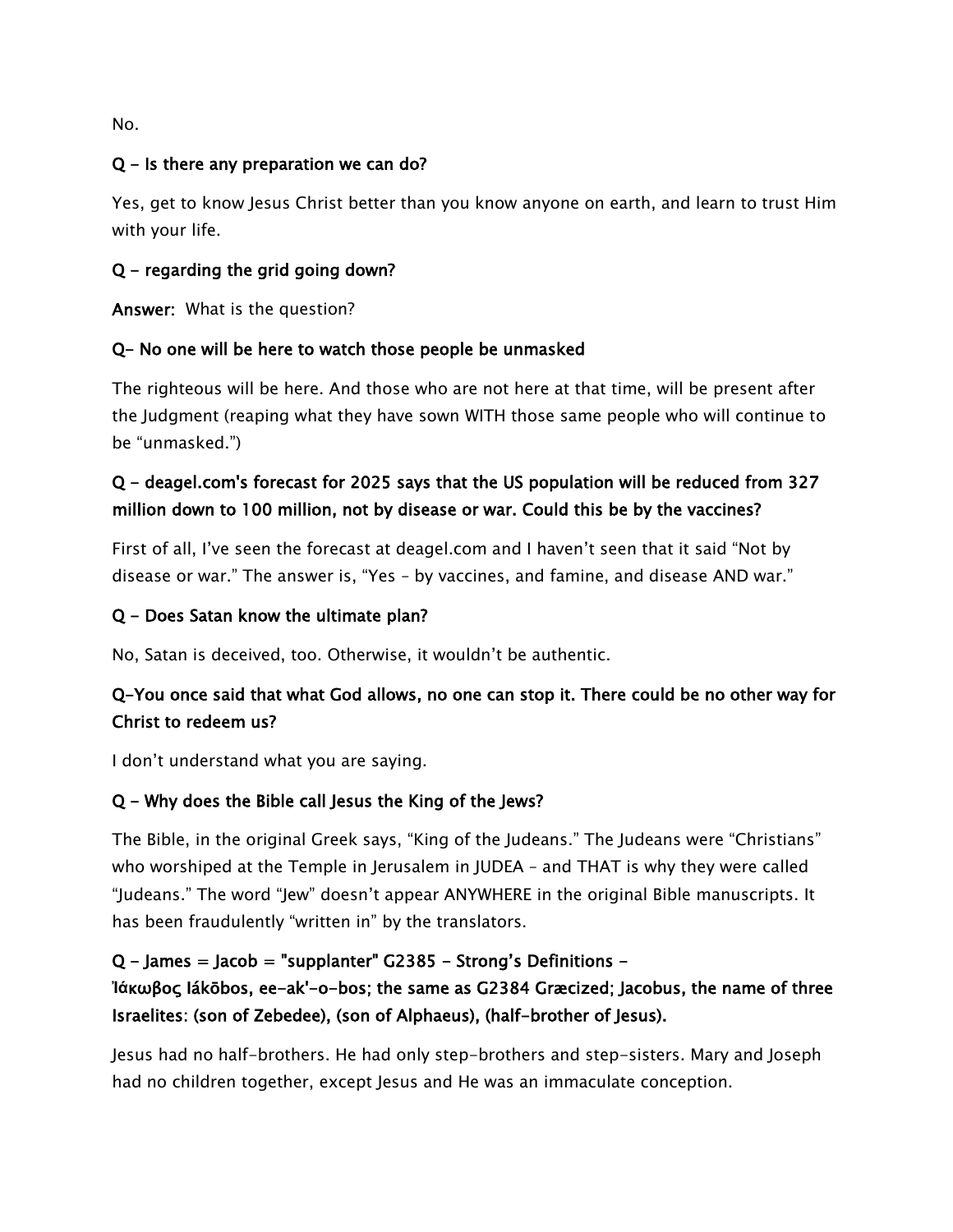### Q-One of the commandments say: Do not Kill. why did he allow animal sacrifices?

The commandment is talking about people – not animals.

#### Q Does it matter if we are cremated or buried when we die? Or should we only be buried?

Already answered in the Q & A after the seminar.

### Q- why would Jesus plan to come to a group who would recognize him knowing that they wouldn't?

So WE would learn from THEIR mistakes.

#### Q - Thank you, Dr Day. I am reading the book of John 3x and meeting Jesus anew.

Wonderful news!

#### Q - Will Dr. Day get into how modern-day Israel got into prophecy?

Yes. Modern-day Israel is part of the First Monster Beast – Babylon – In Revelation 13 that will horribly persecute and murder true Christians.

### Q - Satan did not even know the plan for salvation. Had he known, he would have never crucified Jesus.

In order to have wisdom, which is necessary to understand truth, one must know God, up close and in a very personal way.

### Q - Does Satan have spies watching you right now and reporting back to him?

I wouldn't necessarily call them "spies" but Satan knows what everyone is doing, just as Jesus Christ does.

#### Q - No way, as a Man, we are responsible for our families, period. We are to protect them

Are YOU a better protector of your family than the God of the universe who Created them?

### Q- so are you saying if someone is causing us harm we are not to fight and defend ourselves?

You can fight and defend yourself but not with lethal force. We are not allowed to take someone else's life, just to protect our own. We must trust God.

Jesus said, "If you LOVE Me, keep My commandments." (John 14:6) And the 6th commandment is "Thou Shalt NOT Kill." Do you love God? What do you think that means? It doesn't say, "Thou Shalt NOT kill – unless it's Self Defense." Do you trust God for your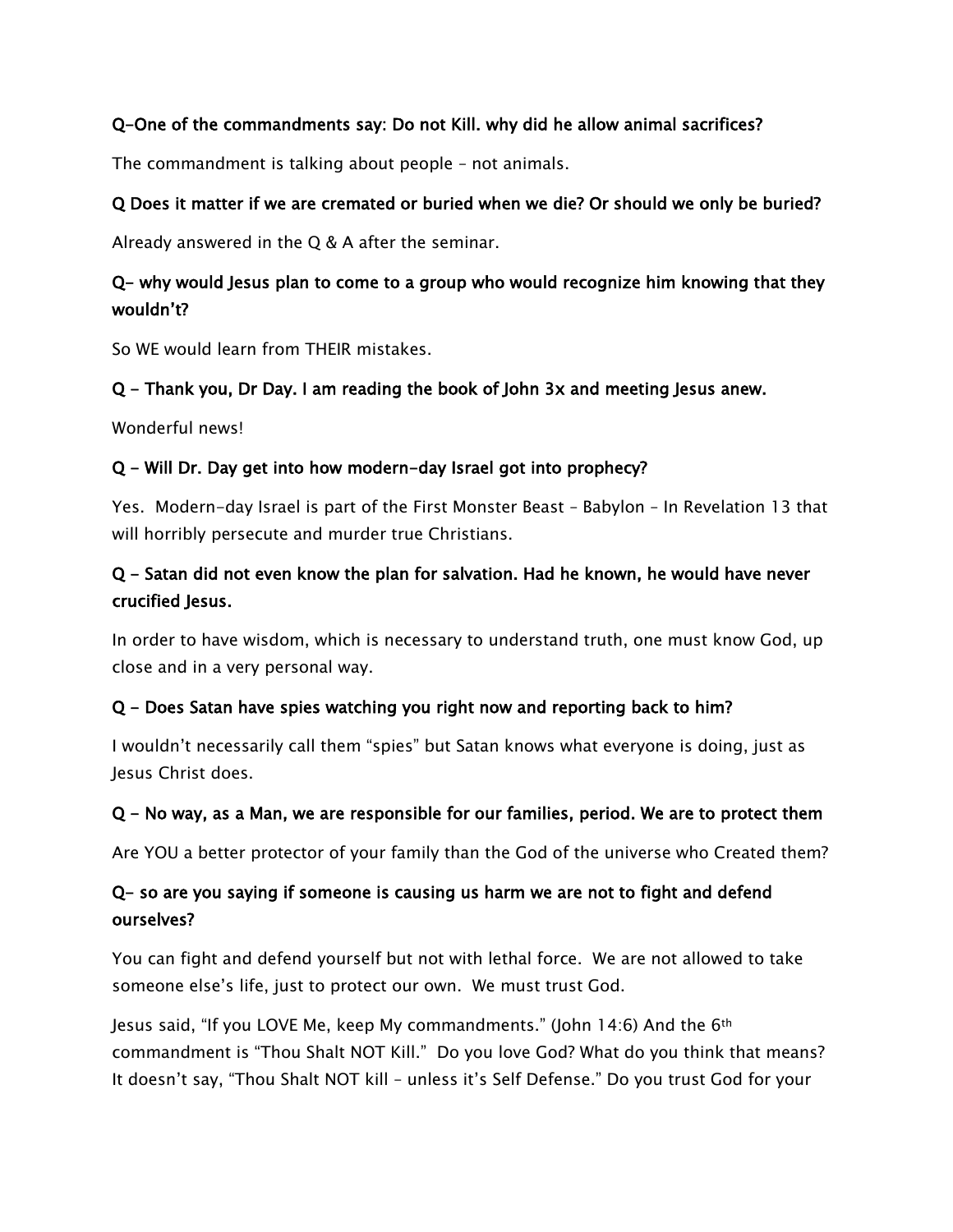protection, or not? Do you think you know better how to defend yourself than God knows how to defend you?

## Q - So, is this the case for police officers who use a gun to take out a shooter, or mass murderer, that could take 100s of lives?

Do you think that God has the ability to save the life of a person who truly trusts God, and who is studying His Word and following everything He says, who is being confronted by a mass murderer?

### Q - Of course I will defend for my family, no matter what

That means that you think that YOU know more than God knows about protecting your family. That's exactly what the Israelites said, even after God opened the Red Sea for them to walk through on dry land. Does that show faith – or does it show presumption?

## Q - I think the Israelite with weapons question is more about the 7 day war, and the recent wars. God assisted the Israelites win, but the Israelites also used tanks, weapons.

We are NOT talking about the 7-day war. We are talking about the biblical Israel 3,000 years ago.

## Q - Are the evil people at the top getting their power from Satan - by making deals with the devil, or are they getting their power from God, like Pharaoh, in order to fulfill God's plans?

They are making deals with – and worshiping – Satan. And God is allowing it to show the universe how Evil – Evil can get! That's the only way that people will decide to reject Evil – when it gets SO BAD that even the Evil people will be impacted by it (it will come back to bite them in the backside) and they will finally decide they don't want it, either.

## Q - Was God protecting the USS Liberty in 1967 when Israel tried to sink them? The USS Liberty's guns were destroyed.

Please tell me why the USS Liberty had guns. Probably to kill people, right? And every person on the USS Liberty was a military person – the only goal of which is to kill people. Does God protect killers?

## Q Is there a place where we can hide during this difficult times, a country, an island or any place in the world?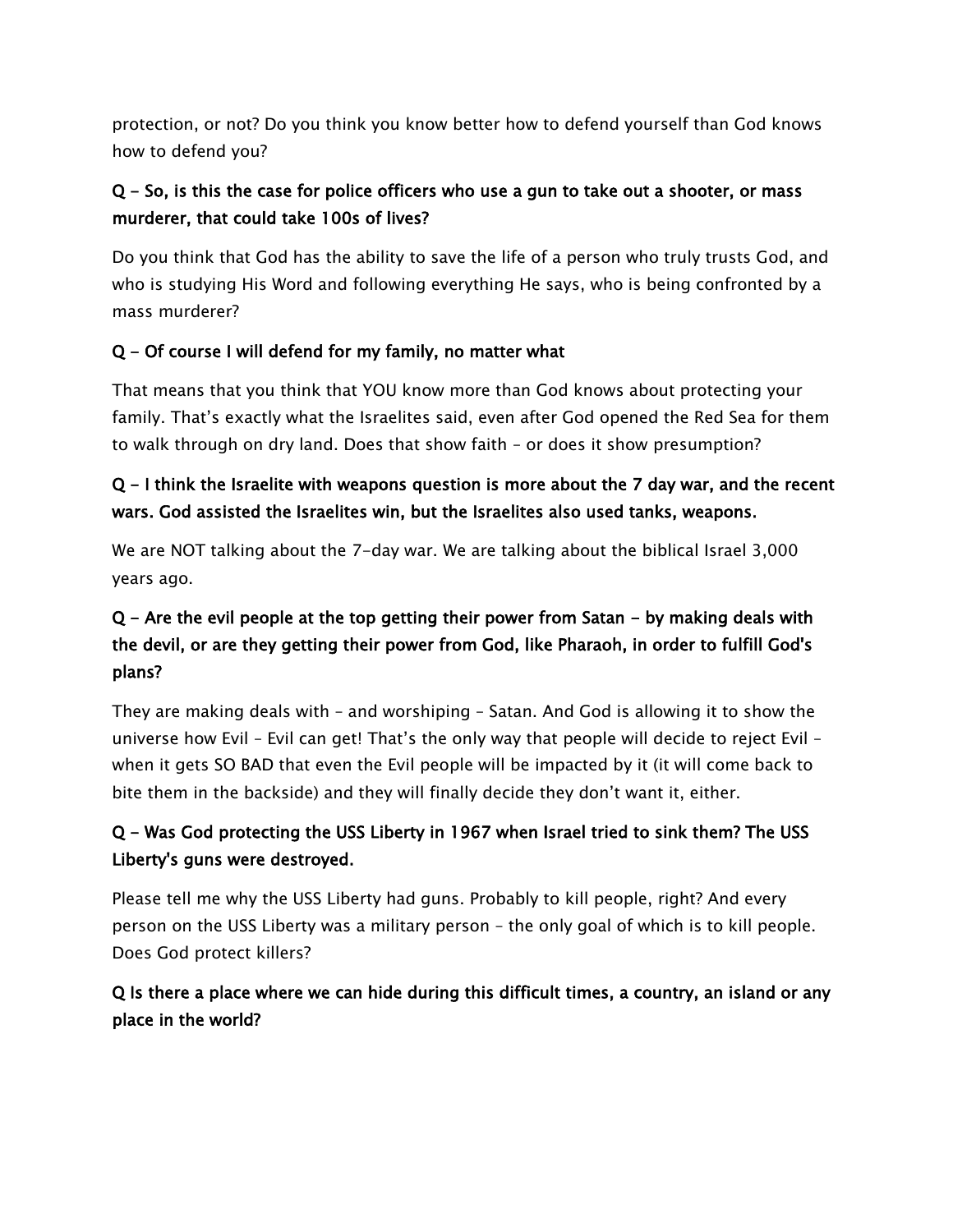No. Only in the arms of Jesus Christ. But in order to do that, you have to know Him really, really well. And that comes from a diligent study of the Bible and fervent daily prayer – on your knees.

#### Q - So Satan does know the plan?

No. He is deceived. See the answers to this same question above.

#### Q- Is it o.k to have have a gun just to scare someone, but not shoot them?

If you have a gun, you are willing to use it. And it shows that you do NOT trust God. You trust yourself more. And that means you are no longer under God's protection. You have taken your protection into your OWN hands.

#### Q - What does the # 66 mean please?

WE will discuss that in a few weeks.

### Q - So, what is your position with Antifa and other radical groups trying to abolish police and enable more lawlessness? Death Penalty?, etc.

A long prison sentence for them, and those rich billionaires who are funding them.

#### Q - Do you have a stance on Quanon?

It is a propaganda tool: Controlled opposition.

#### Q - What if you inherited a gun from a deceased parent?

Personally, I would get rid of it.

#### Q- so you think all police and military have the mark of the beast?

The Mark of the Beast just means that you believe in "man" above "God." Jesus said, "If you love Me, keep My commandments." (John 14:15) And one of the commandments is, "Thou shalt not kill." What do you believe that means?

#### Q - Does 'tho shall not kill' include animals?

No. The Commandments are for people only.

### Q - I think that I can't believe if you own a gun you are taking the mark of the beast. People have used guns to hunt to feed their family.

No one in the U.S. has to kill animals to feed their family. And God's ideal diet, the diet He gave in the Garden of Eden, the diet He gave during the Exodus, and the diet we will eat in heaven and the earth made new is a totally Vegan Vegetarian diet. We don't have to eat